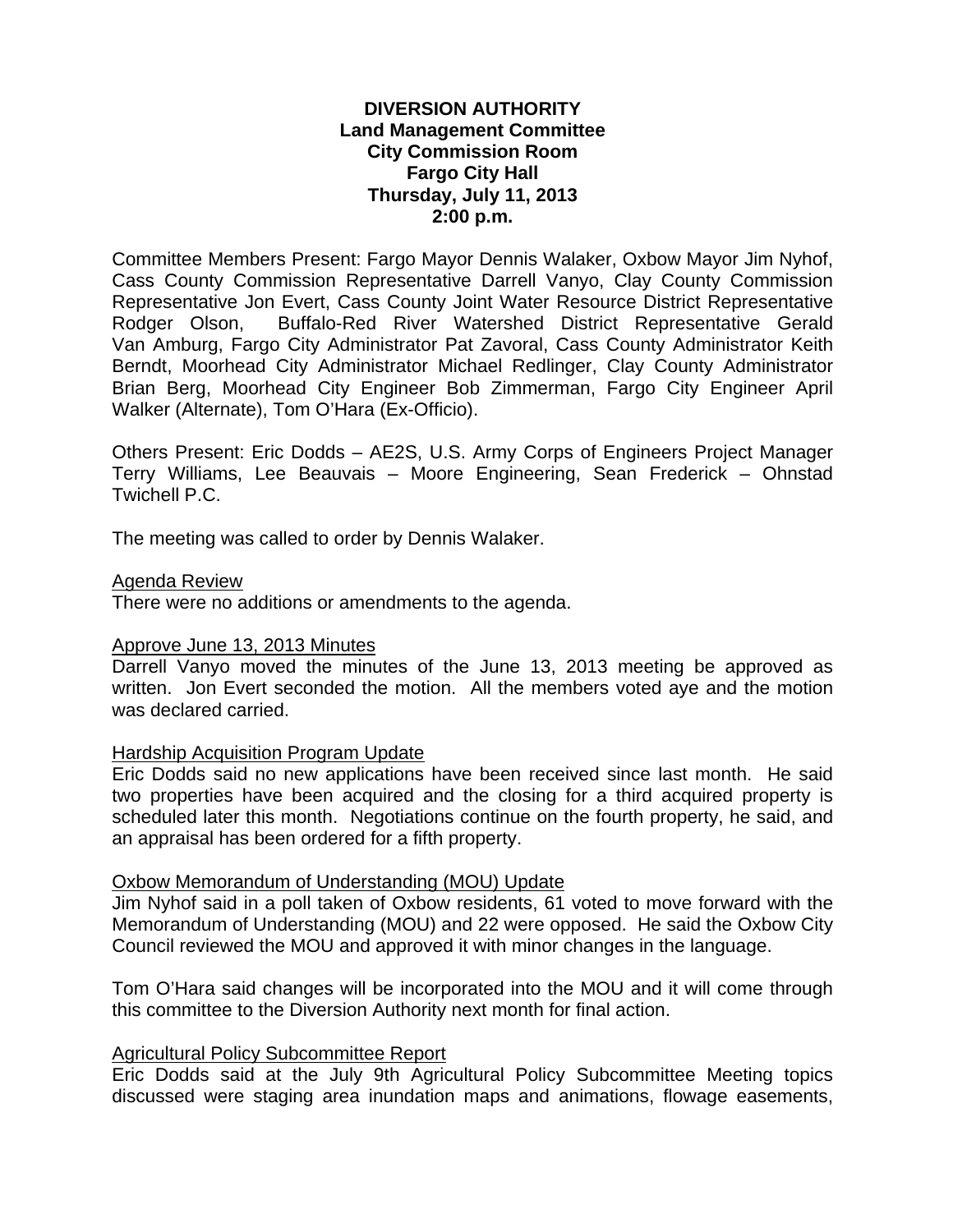and crop insurance. He said there was good discussion on how the project and staging area will operate and the impact durations have on crop insurance and flowage easements.He said it was proposed to conduct some appraisals early to help define and estimate values for flowage easements; however, not all members saw an urgency to establish such a process and the topic was tabled. He said a crop insurance expert was in attendance at the meeting and was able to answer many questions. He said if this committee agrees, his team will work with a couple members of the Agricultural Policy Subcommittee on drafting a proposal to engage a private or independent insurance or actuarial agent to better define the risks and associated rates for crop insurance in the staging area.

Rodger Olson said the subcommittee is not looking at a replacement for crop insurance; it is looking at a rider or addition to the existing federal crop insurance. He said that if the project is operating and causes harm, the Diversion Authority could be liable for losses and a rider could possibly be purchased to cover such losses. He said subcommittee members were more secure with a rider on federal crop insurance than with self insurance.

Jon Evert moved to proceed with a proposal to work with a private or independent insurance or actuarial agent to better define the risks and associated rates for crop insurance in the staging area. Keith Berndt seconded the motion. All the members voted aye and the motion was declared carried.

### Land Management Services Plan

Eric Dodds said this project will require a fair amount of land acquisition. He said one of the members of the Joint Powers Agreement, the Cass County Joint Water Resources District (CCJWRD), has the legal right to acquire land and to use condemnation if possible. To date, he said, the right of entry process has been routed through the Joint Water Board and hardship acquisitions have been routed through the Diversion Authority, and that has worked well. The CCJWRD will likely have a larger role in land activities in the future, he said, with more land purchases in areas like the ring levee and portions of the channel.

Rodger Olson said quick take and eminent domain are two ways of acquiring land for projects of public use granted by the State Legislature. He said the quick take option gives a project an opportunity to go forward while negotiations continue with a landowner who is adverse to selling. Eminent domain can be used when an agreement cannot be reached, he said, and if eminent domain processes are not followed from the start, there will be challenges in court.

Sean Frederick said the Joint Water Board is comfortable with the hardship acquisition process. He said voluntary acquisitions are a separate issue from eminent domain. A uniform process is needed for negotiations of property that must be acquired, he said, with work underway to establish a formal process treating all property the same. He said the Corp's rules and the Land Management Plan will have to be incorporated into the process, which will need to be followed through each step of the acquisition, including the negotiation and appraisal phases. The Joint Board is more comfortable